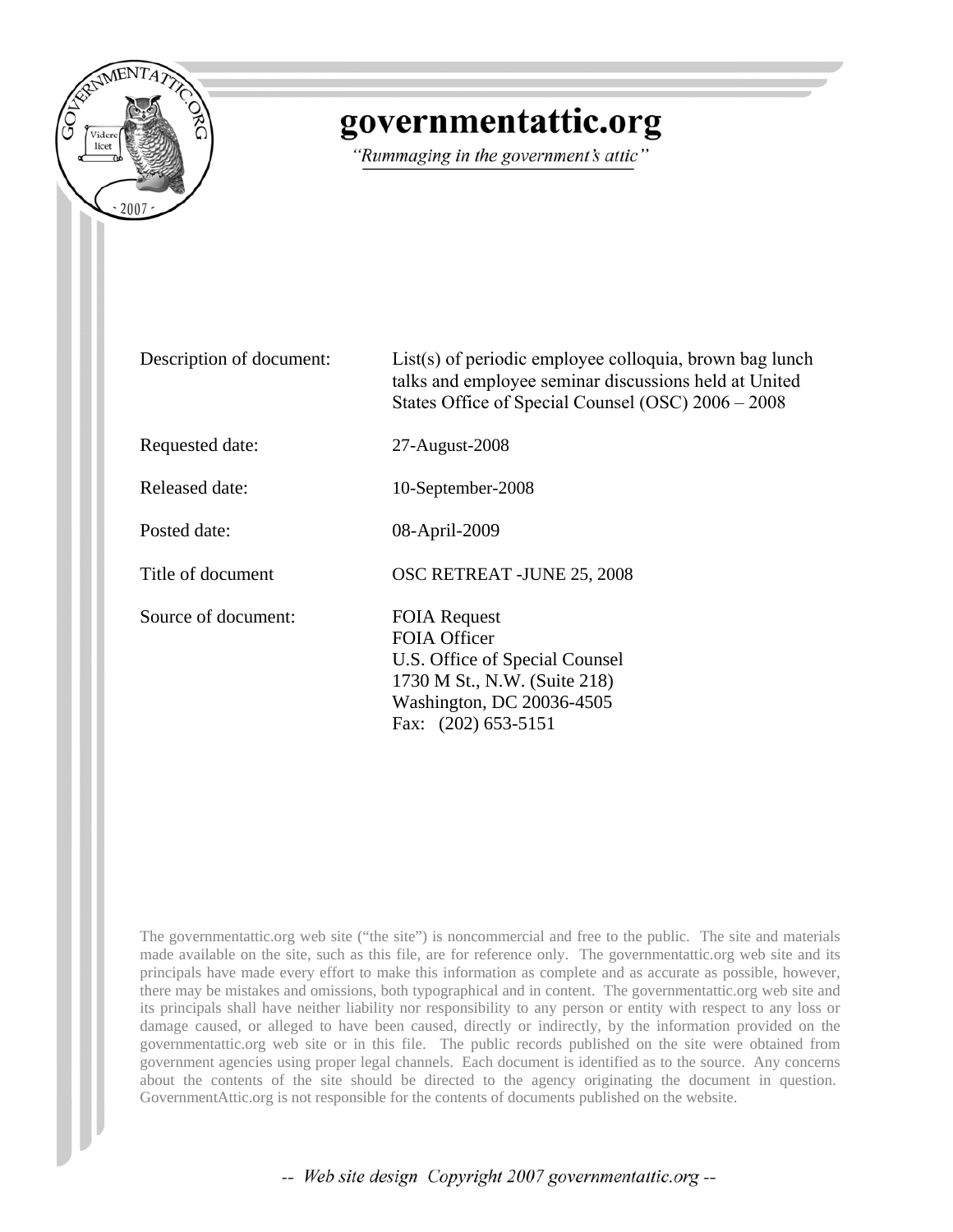

U.S. **OFFICE OF SPECIAL COUNSEL**  1730 **M** Street, **N.W.,** Suite 218 **Washington, DC 20036-4505 (202) 254-3600** 

September 10, 2008

## RE: Freedom of Information Act Request (Ref. # FO-08-2985)

I am writing in response to your letter, dated August 27, 2008. In that letter, you asked the Office of Special Counsel (OSC) to provide you with "a copy of list(s) of periodic employee colloquia, brown bag lunch talks, and employee seminar discussions held at the OSC in 2006, 2007 and 2008 to date, preferably including at minimum their title/subject, the speaker and the date."

Your request has been processed under the Freedom of Information Act (FOIA).<sup>1</sup> After reviewing the request on that basis, I have enclosed a copy of the only OSC record responsive to your request: the agenda from OSC's June 25, 2008 retreat, attended by all agency staff. Please note that "R. Martin (HHS)" did not make a presentation.

In closing, you have the right to appeal this decision under the FOIA. Any such appeal must be in writing, and be received within 45 days of the date of this letter. The appeal should be sent to Ms. Erin M. McDonnell, Associate Special Counsel for Legal Counsel and Policy, Office of Special Counsel, at the address shown at the top of this letter.

Sincerely,

Chris Kurt

Christopher M. Kurt FOIA/Privacy Act Officer Legal Counsel and Policy Division

Enclosure

<sup>&</sup>lt;sup>1</sup> The FOIA appears in title 5 of the U.S. Code, at section 552 (5 U.S.C.  $\S$  552).